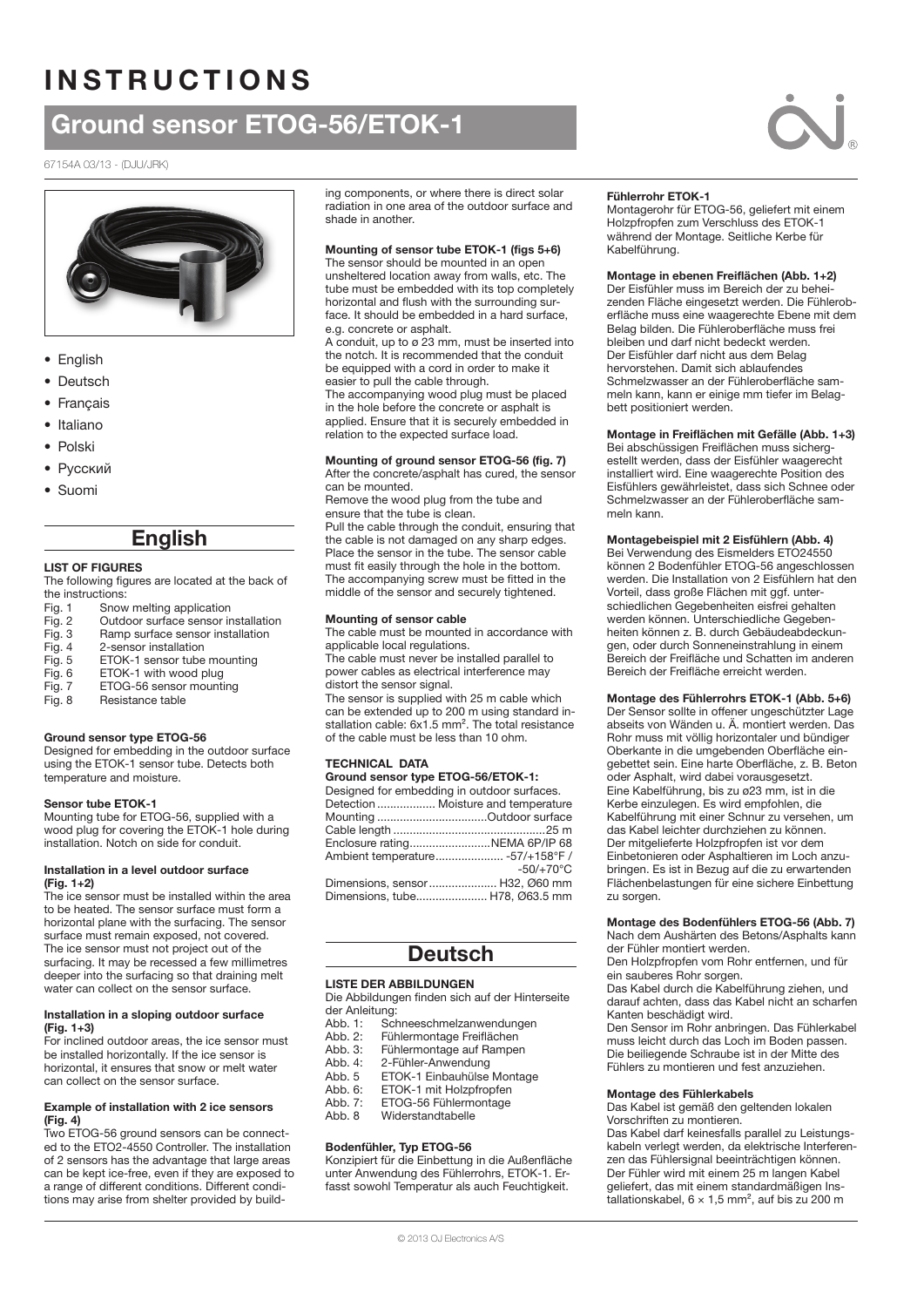verlängert werden kann. Der Gesamtwiderstand des Kabels muss kleiner 10 Ohm sein.

#### Technische Daten

Bodenfühler, Typ ETOG-56/ETOK-1: Konzipiert für die Einbettung in Außenflächen.

| Erfassung  Feuchtigkeit und Temperatur |
|----------------------------------------|
|                                        |
|                                        |
|                                        |
| Umgebungstemperatur -57/+158 °F /      |
| $-50/+70 °C$                           |
| Abmessungen, Fühler H32, Ø60 mm        |
| Abmessungen, Rohr H78, Ø63,5 mm        |

# **Français**

#### LISTE DES FIGURES

Les figures suivantes se situent au verso des instructions :

- Fig. 1 Utilisation pour fonte de la neige
- Fig. 2 Installation de la sonde de sol extérieure<br>Fig. 3 Installation de la sonde de rampe de sol
- Installation de la sonde de rampe de sol
- Fig. 4 Installation de 2 sondes<br>Fig. 5 Installation du tube de se
- Installation du tube de sonde ETOK-1
- Fig. 6 ETOK-1 avec bouchon en bois<br>Fig. 7 Installation de la sonde ETOG-Installation de la sonde ETOG-56
- Fig. 8 Tableau des résistances

#### Sonde de sol de type ETOG-56

Conçue pour être encastrée dans la surface extérieure en utilisant le tube de sonde ETOK-1. Elle détecte la température et l'humidité.

#### Tube de sonde ETOK-1

Tube de montage de l'ETOG-56 fourni avec un bouchon de bois pour couvrir le trou de l'ETOK-1 pendant l'installation. Encoche sur le côté pour conduit.

#### Installation sur une surface extérieure à niveau (Fig. 1+2)

La sonde de glace doit être installée dans la surface à être chauffée. La sonde de surface doit former un plan horizontal avec la surface. La surface de la sonde doit demeurer exposée et ne pas être recouverte.

La sonde de glace ne doit pas sortir de la surface. Elle peut être enfoncée de quelques millimètres dans la surface pour que l'eau de fonte puisse s'accumuler sur la surface de la sonde.

#### Installation sur une surface extérieure en pente (Fig. 1+3)

La sonde à glace doit être installée à l'horizontale dans les plans extérieurs inclinés. Si la sonde à glace est à l'horizontale, cela permet à la neige ou à l'eau de fonte de s'accumuler sur la surface de la sonde.

#### Exemple d'installation avec 2 sondes à glace (Fig. 4)

Deux sondes de sol ETOG-56 peuvent être raccordées au contrôleur ETO2-4550. L'installation de 2 sondes offre l'avantage que de grandes surfaces peuvent être maintenues libres de glace, même si elles sont exposées à une gamme de conditions différentes. Des conditions différentes peuvent apparaître quand des parties de bâtiments fournissent des abris ou quand le soleil irradie directement une partie de la surface extérieure alors qu'une autre partie est à l'ombre.

#### Installation du tube de sonde ETOK-1 (fig. 2 & 3)

La sonde doit être installée dans un endroit à découvert loin des murs, etc. Le tube doit être encastré avec le dessus complètement horizontal et affleurant la surface. Il doit être encastré dans une surface dure, comme du béton ou de l'asphalte.

Un conduit avec un diamètre jusqu'à 23 mm doit être inséré dans l'encoche. Nous recommandons que le conduit contienne une corde pour faciliter le tirage du câble.

Le bouchon qui est fourni doit être placé dans le trou avant de couler le béton ou de poser l'asphalte. S'assurer d'un encastrement adéquat en relation avec la charge de surface prévue.

#### Installation de la sonde de sol ETOG-56 (fig. 4)

Après le murissement du béton/asphalte, la sonde peut être installée.

Enlever le bouchon de bois du tube et s'assurer que le tube est propre.

Tirer le câble dans le conduit en prenant soin de ne pas l'endommager sur des angles coupants. Placer la sonde dans le tube. Le câble de la sonde doit s'insérer aisément dans le trou du bas. La vis fournie doit être placée au centre de la sonde et serrée adéquatement.

#### Installation du câble de la sonde

Le câble doit être installé en respectant la règlementation locale applicable.

Le câble ne doit jamais être installé parallèle à des câbles de puissance, une interférence électrique pourrait altérer le signal de la sonde. La sonde est fournie avec 25 m de câble qui peut être allongé jusqu'à 200 m en utilisant du câble d'installation standard : 6x1,5 mm2. La résistance totale du câble doit être inférieure à 10 ohms.

#### Caractéristiques techniques Sonde de sol de type ETOG-56/ETOK-1 :

Conçue pour être encastrée dans les surfaces extérieures.<br>Détection Détection .....................Humidité et température

| Installation Surface extérieure      |              |
|--------------------------------------|--------------|
|                                      |              |
| Norme de l'enceinte NEMA 6P/IP 68    |              |
| Température ambiante -57 / +158 °F / |              |
|                                      | $-50/+70 °C$ |
| Dimensions, sonde H 32, Ø 60 mm      |              |
| Dimensions, tube H 78, Ø 63,5 mm     |              |
|                                      |              |

# Italiano

# ELENCO DELLE ILLUSTRAZIONI

Le seguenti illustrazioni si trovano a retro delle istruzioni:

- Fig. 1 Schema di applicazione
- per la liquefazione della neve Fig. 2 Installazione del sensore
- da superficie esterno
- Fig. 3 Installazione del sensore da superficie da rampa
- 
- Fig. 4 Installazione di 2 sensori<br>Fig. 5 Montaggio del tubo per s
- Fig. 5 Montaggio del tubo per sensore ETOK-1<br>Fig. 6 ETOK-1 con tappo in legno Fig. 6 ETOK-1 con tappo in legno<br>Fig. 7 Montaggio del sensore ETC
- Montaggio del sensore ETOG-56
- Fig. 8 Tabella delle resistenze

#### Sensore da terreno modello ETOG-56

Progettato per essere integrato nella superficie esterna utilizzando il tubo per sensore ETOK-1 Rileva sia la temperatura che l'umidità.

#### Tubo per sensore ETOK-1

Tubo per il montaggio del sensore ETOG-56 munito di tappo in legno per la copertura del foro dell'ETOK-1 durante l'installazione. Incavo laterale per il tubo protettivo

#### Installazione su una superficie esterna a livello (fig. 1+2)

Il sensore da ghiaccio deve essere installato nella superficie da riscaldare. La superficie del sensore deve formare un piano orizzontale con la superficie. La superficie del sensore deve rimanere esposta, non coperta.

Il sensore del ghiaccio non deve uscire dalla superficie Potrà essere fatto rientrare di qualche millimetro nella superficie in modo che lo scolo dell'acqua di fusione possa accumularsi sulla superficie del sensore.

#### Installazione in una superficie in pendenza all'aperto (fig. 1+3)

In zone esterne in pendenza, il sensore da ghiaccio deve essere installato orizzontalmente. Se il sensore da ghiaccio è orizzontale, ciò assicura che la neve o l'acqua di fusione si possa raccogliere sulla superficie del sensore.

#### Esempio di installazione con 2 sensori da ghiaccio (fig. 4)

Due sensori da terreno ETOG-56 possono essere collegati a due controller ETO2-4550. L'installazione di 2 sensori offre il vantaggio che grosse superfici possono essere mantenute esenti da ghiaccio anche quando sono esposte a una serie di condizioni diverse. Condizioni diverse possono verificarsi a causa di effetti schermanti provocati da parti dell'edificio, oppure quando il sole irradia direttamente una zona della superficie esterna mentre un'altra zona rimane in ombra.

#### Montaggio del tubo per sensore ETOK-1  $(fig. 5 + 6)$

Il sensore va montato in un luogo aperto e non riparato lontano da pareti e simili. Il tubo deve essere integrato con la sua parte superiore completamente orizzontale e a livello dell'ambiente circostante. Deve essere integrato in una superficie dura, ad esempio cemento o asfalto. Nell'incavo deve essere inserito un tubo protettivo (diametro massimo: 23 mm). Si raccomanda di munire il tubo protettivo di una cordicella in modo da poter far passare più facilmente il cavo nello stesso.

Prima di applicare il cemento o l'asfalto, inserire nel foro il tappo in legno fornito nella confezione. Assicurarsi che sia saldamente inserito in rapporto al carico previsto sulla superficie.

#### Montaggio del sensore da terreno ETOG-56 (fig. 7)

Quando il cemento o l'asfalto si è solidificato, potrà essere montato il sensore.

Togliere il tappo in legno dal tubo ed accertarsi che il tubo sia pulito.

Spingere il cavo nel tubo protettivo accertandosi che il cavo stesso non subisca danni su bordi taglienti.

Collocare il sensore nel tubo. Il cavo del sensore deve adattarsi con facilità nel foro sul fondo. Inserire al centro del sensore la vite fornita nella confezione e serrarla fermamente.

#### Montaggio del cavo del sensore

Il cavo del sensore deve essere installato in conformità alle norme vigenti del luogo. Non installare mai il cavo tenendolo parallelo a cavi di corrente elettrica, in quanto le interferenze potrebbero distorcere il segnale del sensore. Il sensore viene fornito con 25 m di cavo che potranno essere prolungati fino a 200 m utilizzando del normale cavo per installazioni elettriche da 6x1,5 mm². La resistenza totale del cavo non deve essere superiore a 10 ohm.

# Specifiche tecniche

Sensore da terreno modello ETOG-56/ETOK-1:

|          |  | Progettato per essere integrato in superfici |  |  |  |
|----------|--|----------------------------------------------|--|--|--|
| esterne. |  |                                              |  |  |  |
|          |  |                                              |  |  |  |

| Rivelazione  Di umidità e temperatura |
|---------------------------------------|
| Montaggio Superficie esterna          |
|                                       |
| Scatola di protezioneNEMA 6P/IP 68    |
| Temperatura ambiente -57/+158°F /     |
| $-50/+70$ °C                          |
| Dimensioni, sensore Alt.32, Ø60 mm    |
| Dimensioni, tubo Alt.78; Ø63,5 mm     |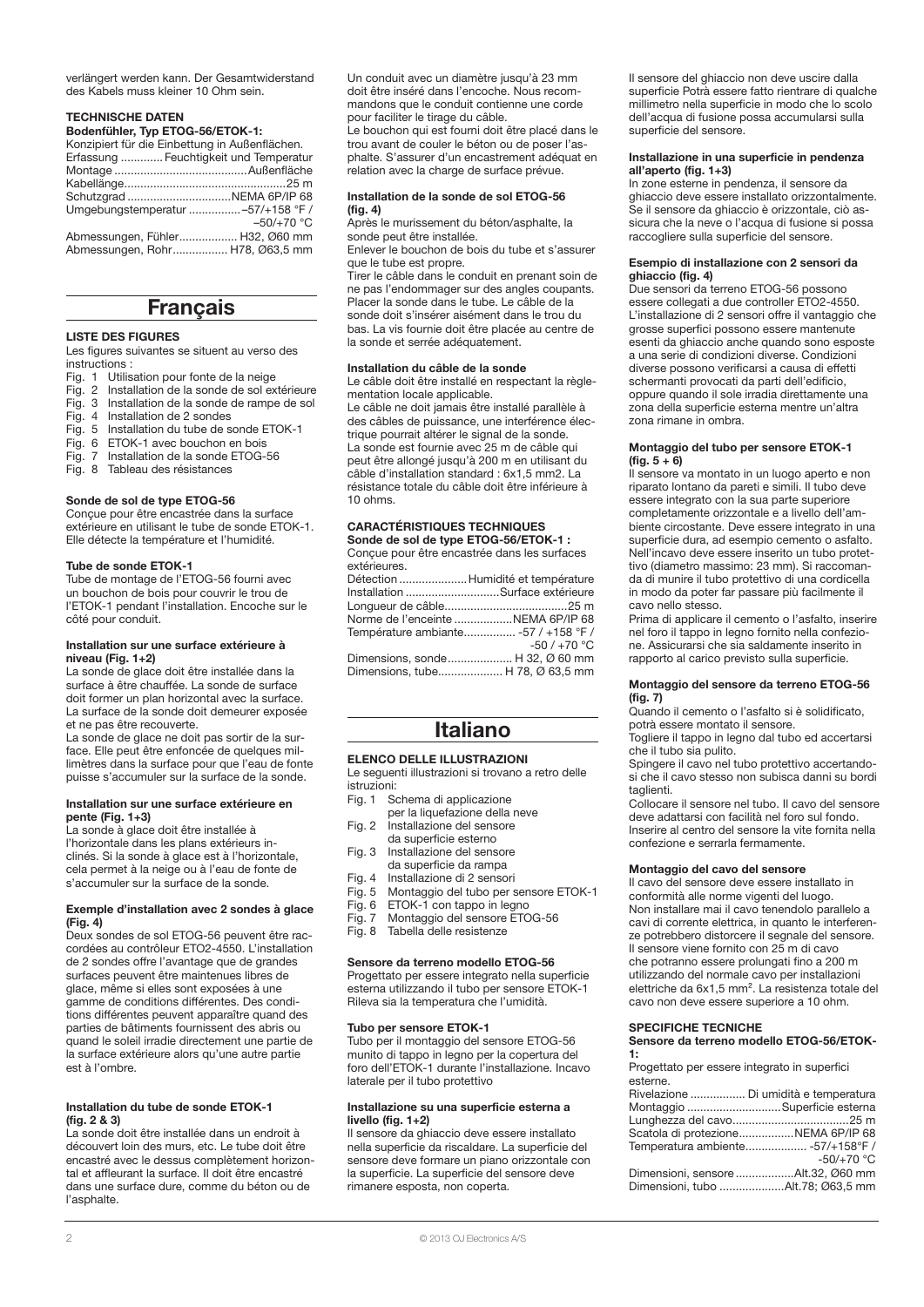# Polski

#### WYKAZ RYSUNKÓW

- Na końcu instrukcji znajdują się następujące
- rysunki<br>Rys. 1 Zastosowanie czujnika do usuwania śniegu i lodu
- Rys. 2 Montaż czujnika w powierzchni
- zewnętrznej Rys. 3 Montaż czujnika w powierzchni pochyłej
- 
- Rys. 4 Instalacja obejmująca 2 czujniki<br>Rys. 5 Rurka osłonowa ETOK-1 Rys. 5 Rurka osłonowa ETOK-1<br>Rys. 6 Rurka osłonowa ETOK-1
- Rys. 6 Rurka osłonowa ETOK-1 z drewnianą zatyczką
- Rys. 7 Montaż czujnika typu ETOG-56
- Tabela oporności

# Czujnik gruntowy typu ETOG-56

Przeznaczony do zagłębiania w powierzchniach zewnętrznych w rurce osłonowej ETOK-1. Mierzy temperaturę oraz wilgotność

#### Rurka osłonowa ETOK-1

Rurka montażowa czujnika ETOG-56 z drewnianą zatyczką zabezpieczającą otwór w trakcie instalacji. Z boku znajduje się wycięcie na wąż kablowy.

#### Montaż w poziomej powierzchni zewnętrznej (rys. 1+2)

Czujnik powinien być zamontowany w obrębie terenu, którego powierzchnia będzie ogrzewana. Górna powierzchnia czujnika powinna znajdować się w jednej płaszczyźnie z otaczającą powierzchnią podłoża. Górna powierzchnia czujnika powinna być odsłonięta, nie należy jej zakrywać.

Czujnik nie może wystawać nad powierzchnię otoczenia. Może natomiast być zagłębiony na kilka milimetrów, by zbierała się na nim woda z rozpuszczonego śniegu i lodu.

#### Montaż w pochyłej powierzchni zewnętrznej (rys. 1+3)

W przypadku powierzchni zewnętrznej ze spadkiem, czujnik również musi być zamontowany w poziomie, aby śnieg lub woda z rozpuszczonego śniegu i lodu mogły się na nim zbierać.

#### Przykładowa instalacja obejmująca 2 czujniki śniegu i lodu (rys. 4)

Do jednego kontrolera ETO2-4550 można podłączyć dwa czujniki gruntowe ETOG-56. Montaż dwóch czujników ma tę zaletę, że pozwala utrzymać w stanie wolnym od śniegu i lodu duże obszary, nawet jeśli na ich terenie występują różne warunki, np. jedna część powierzchni jest zacieniona, a druga narażona na bezpośrednie działanie promieni słonecznych.

### Montaż rurki osłonowej ETOK-1 (rys. 5+6)

Czujnik należy montować na otwartej przestrzeni, w miejscu nieosłoniętym, z dala od ścian, itp. Rurka powinna być zagłębiona tak, aby jej górna powierzchnia była całkowicie pozioma i równa z powierzchnią podłoża. Należy ją montować w twardym podłożu, np. betonowym lub asfaltowym.

Do wycięcia należy wprowadzić wąż kablowy o średnicy do 23 mm. Zaleca się, by wąż kablowy posiadał pręt usztywniający, aby ułatwić przeprowadzenie przewodu.

Drewnianą zatyczkę należy umieścić w otworze przed wylaniem betonu lub asfaltu. Trzeba upewnić się, czy jest ona stabilnie zamocowana, uwzględniając spodziewane obciążenie powierzchni.

#### Montaż czujnika gruntowego typu ETOG-56 (rys. 7)

Gdy beton/asfalt dojrzeje, można przystąpić do montażu czujnika.

Usunąć drewnianą zatyczkę i upewnić się, czy wnętrze rurki osłonowej jest czyste.

Przeciągnąć przewód przez wąż kablowy. Sprawdzić, czy nie uległ uszkodzeniu wskutek styku z ostrymi krawędziami.

Następnie w rurce umieścić czujnik. Przewód czujnika musi łatwo przechodzić przez otwór u dołu. Dołączoną śrubę należy umieścić pośrodku czujnika i dobrze dokręcić.

#### Montaż przewodu czujnika

Przewód czujnika winien być zainstalowany zgodnie z wymogami obowiązującego prawa. W żadnym wypadku nie może on być poprowadzony równoległe do przewodów elektrycznych, gdyż interferencja elektryczna mogłaby zakłócać sygnał czujnika.

Czujnik jest dostarczany z 25-metrowym przewodem, który można przedłużyć do 200 m stosując standardowy przewód instalacyjny 6x1,5 mm². Łączny opór przewodu nie może przekraczać 10 ohm.

#### Dane techniczne

Czujnik gruntowy typu ETOG-56/ETOK-1: Przeznaczony do zagłębiania w powierzchniach zewnętrznych.

| __ |                                             |
|----|---------------------------------------------|
|    | Mierzona wielkość  Wilgotność i temperature |
|    | Montaż Powierzchnia zewnętrzna              |
|    |                                             |
|    | Klasa szczelności obudowy NEMA 6P/IP 68     |
|    | Temperatura otoczenia  -57/+158°F /         |
|    | $-50/+70°C$                                 |
|    | Wymiary czujnikaWys. 32, Ø60 mm             |
|    |                                             |

Wymiary rurki osłonowej ........ H 78, Ø 63,5 mm

# Русский

# ПЕРЕЧЕНЬ ИЛЛЮСТРАЦИЙ

Следующие рисунки приведены в конце данных инструкций:<br>Рис. 1 Использова

- Использование в системе снеготаяния
- Рис. 2 Установка датчика на открытых площадях
- Рис. 3 Установка датчика на поверхности пандуса
- Рис. 4 Установка 2-х датчиков Установка цилиндрического
- основания ЕТОК-1
- Рис. 6 ETOK-1 с деревянной заглушкой Рис. 7 Установка датчика ETOG-56
- Рис. 8 Таблица сопротивлений

# Датчик для грунта типа ETOG-56

Датчик предназначен для установки на открытых площадях с использованием цилиндрического основания ETOK-1. Датчик регистрирует температуру и влажность.

#### Цилиндрическое основание для датчика ETOK-1

Основание ETOK-1 для установки датчика ETOG-56 поставляется с деревянной заглушкой для предохранения основания от попадания посторонних предметов во время установки и предотвращения засорения отверстия для подсоединения изоляционной трубки для протяжки кабеля.

#### Установка на поверхности открытой площадки (Рис. 1 + 2)

Датчик наличия льда должен быть установлен в месте подогрева грунта. Поверхность датчика должна быть на одной плоскости с уровнем грунта. Поверхность датчика должна оставаться открытой. ..<br>Датчик наличия льда не должен выступать из грунта. Он может быть утоплен на несколько миллиметров в грунте для того, чтобы стекающая вода от растопленного льда собиралась на его поверхности.

#### Установка на наклонных наружных поверхностях (Рис. 1 + 3)

На наклонных наружных площадях датчик наличия льда должен устанавливаться горизонтально. В этом случае снег или вода от таяния льда собираются на поверхности датчика.

#### Пример установки 2-х датчиков для грунта (Рис. 4)

К контроллеру ETO2-4550 могут быть подключены два датчика для грунта ETOG-56. На больших площадях целесообразно устанавливать два датчика для того, чтобы сохранять площадь свободной от снега и льда. В разных местах большой площади могут возникать различные погодные условия, такие как попадание прямого солнечного света на один участок и тень на другом, к примеру, из-за конструктивных особенностей здания.

#### Установка цилиндрического основания ETOK-1 (рис. 5+6)

Основание устанавливается таким образом, чтобы его верхняя часть и впоследствии установленный датчик были на одном уровне с поверхностью грунта. Основание должно быть установлено на твердый фундамент, к примеру, бетонный или асфальтовый. Через боковое отверстие основания пропускается изоляционная трубка диаметром до 23 мм для последующего облегчения протяжки кабеля датчика при использовании троса. Поставляемая деревянная заглушка должна быть установлена на отверстие основания датчика до заливки асфальта или бетона. .<br>Убедитесь, что она надежно закреплена и может выдержать необходимую нагрузку.

#### Установка датчика для грунта ETOG-56 (рис. 7) Датчик можно устанавливать после затвердевания бетона/асфальта

Удалите деревянную заглушку из отверстия основания датчика и проверьте его чистоту. Осторожно протяните кабель датчика через изоляционную трубку при помощи троса, не допуская его повреждения.

Установите датчик в основании, при этом кабель датчика должен свободно проходить в предназначенное для него отверстие. Поставляемый в комплекте винт вкручивается в центр датчика и туго затягивается.

### Установка кабеля датчика

Кабель должен быть установлен в соответствии с местными требованиями по установке электрооборудования. Не допускается установка кабеля датчика параллельно с кабелями питания, поскольку взаимные помехи могут повлиять на корректную работу датчика. Датчик поставляется с длиной кабеля 25 м, который можно увеличить до 200 м при

помощи стандартного установочного кабеля сечением 6x1,5 мм2. Общее сопротивление кабеля не должно превышать 10 Ом.

#### Технические характеристики

Датчик для грунта типа ETOG-56/ETOK-1: Предназначен для установки на открытых площадях.

Регистрируемые

| LAI NCI DNDAAMPIA                 |  |
|-----------------------------------|--|
| параметры влажность и температура |  |
| Установка  открытые площади       |  |
| Класс защиты корпусаNEMA 6P/IP 68 |  |
|                                   |  |
| Темп. окруж. среды  -57/+158°Г /  |  |
|                                   |  |
| Размеры датчика Н32, 060 мм       |  |
| Размеры основания Н78, Ø63,5 мм   |  |
|                                   |  |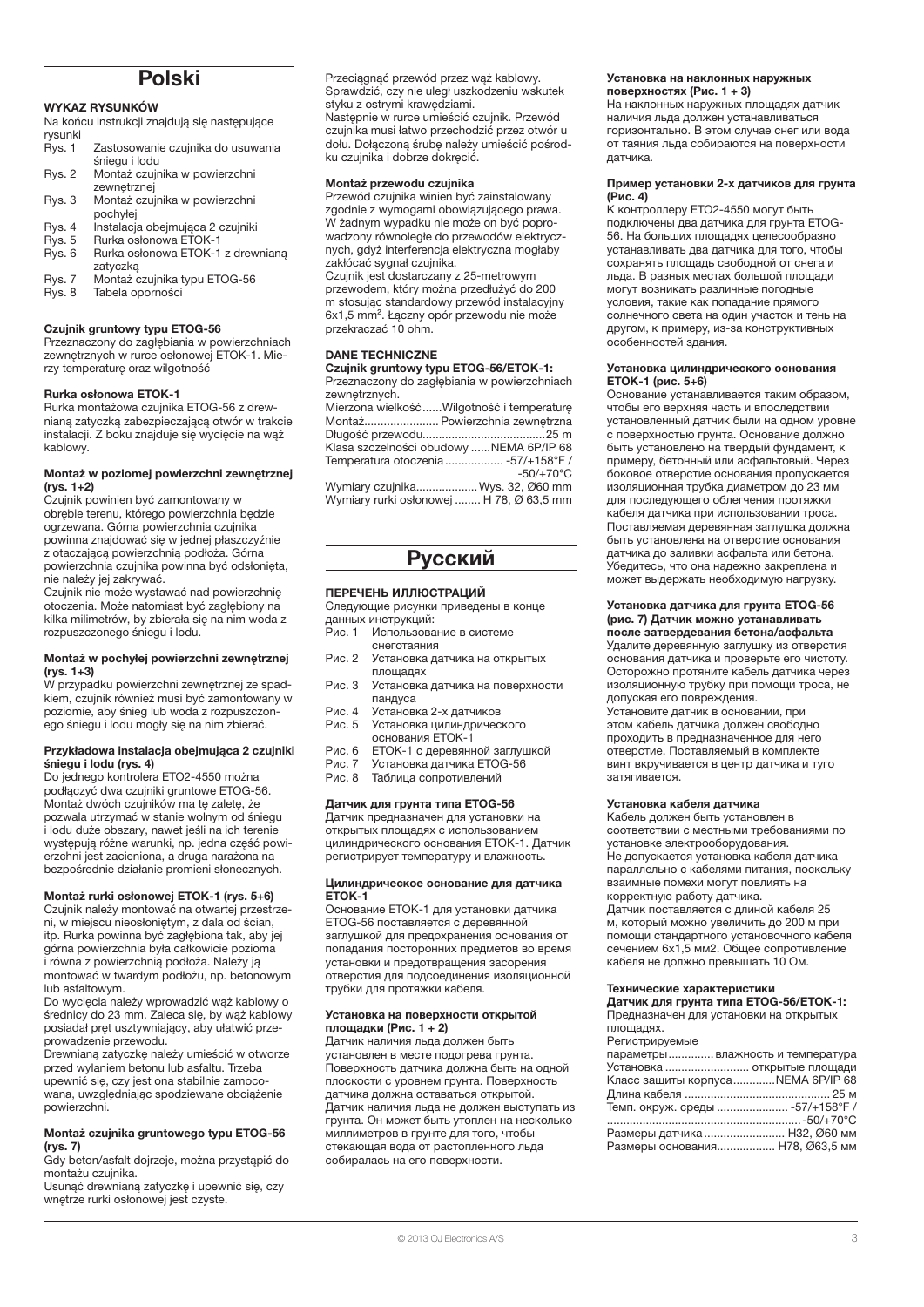# Suomi

#### KUVALUETTELO

Ohjeiden takasivulla on seuraavat kuvat:

- Kuva 1 Lumensulatuskäyttö
- Kuva 2 Ulkotilojen maanpinnan anturin asennus Kuva 3 Kaltevan maanpinnan anturin asennus
- Kuva 4 Kahden anturin asennus
- Kuva 5 ETOK-1-anturiputken asennus
- Kuva 6 ETOK-1 ja puutulppa
- Kuva 7 ETOG-56-anturin asennus
- Kuva 8 Vastustaulukko

#### ETOG-56-maa-anturi

Tarkoitettu upotettavaksi maanpintaan ulkotiloissa käyttäen ETOK-1-anturiputkea. Mittaa sekä lämpötilaa että kosteutta.

#### ETOK-1-anturiputki

ETOG-56:n asennusputki, mukana puutulppa ETOK-1:n reiän peittämiseen asennuksen aikana. Lovi sivussa putkea varten.

#### Asennus ulkotilojen tasaiseen maanpintaan (kuvat 1 + 2)

Jääanturi on asennettava lämmitettävälle alueelle. Anturin pinnan on oltava samassa vaakasuuntaisessa tasossa asennuspinnan kanssa. Anturin pinnan on oltava näkyvissä, sitä ei saa peittää.

Jääanturi ei saa olla pintaa ulompana. Se voi olla muutaman millimetrin asennuspintaa syvemmällä, jotta valuva sulamisvesi voi kertyä anturin pinnalle.

#### Asennus ulkotilojen kaltevaan maanpintaan (kuvat 1 + 3)

Ulkotilojen kaltevilla pinnoilla jääanturi on asennettava vaakatasoon. Jääanturin asennus vaakatasoon varmistaa, että lumi tai sulamisvesi pääsee kertymään anturin pinnalle.

#### Esimerkki kahden jääanturin asennuksesta (kuva 4)

Kaksi ETOG-56-maa-anturia voidaan kytkeä ETO2-4550-säätimeen. Kahden anturin asentamisessa on se etu, että suuriakin alueita voidaan pitää jäästä vapaana, vaikka alue olisi hyvin erilaisille sääolosuhteille alttiina. Erilaisia olosuhteita voi esiintyä, jos esimerkiksi rakennuksen osat suojaavat aluetta eri tavoin tai jos tietyille alueille osuu suora auringonvalo ja toinen alue on varjossa.

#### ETOK-1-anturiputken asennus (kuvat 5+6)

Anturi on asennettava avoimeen kattamattomaan paikkaan etäälle seinistä tms. Putki on upotettava niin, että sen pää on vaakatasossa ja samassa tasossa ympäröivän pinnan kanssa. Se on upotettava kovaan pintaan, kuten betoniin tai asvalttiin.

Halkaisijaltaan enintään 23 mm:n putki on asetettava loveen. Putki on suositeltavaa varustaa köydellä, jotta kaapeli on helpompi vetää läpi. Toimitukseen sisältyvä puutulppa on asetettava reikään ennen betonin tai asvaltin levittämistä. Varmista, että se on upotettu kunnolla suhteessa odotettavissa olevaan pintakuormaan.

### ETOG-56-maa-anturin asennus (kuva 7)

Kun betoni/asvaltti on kovettunut, anturi voidaan asentaa.

Poista puutulppa putkesta ja varmista, että putki on puhdas.

Vedä kaapeli putken läpi ja varmista, että mikään terävä kulma ei vaurioita kaapelia. Aseta anturi putkeen. Anturikaapelin on asetuttava helposti pohjassa olevan reiän läpi. Toimitukseen sisältyvä ruuvi on kiinnitettävä anturin keskelle ja kiristettävä tiukkaan.

#### Anturikaapelin asennus

Kaapeli on asennettava paikallisten määräysten mukaisesti.

Kaapelia ei koskaan saa asentaa rinnakkain sähkökaapelien kanssa, koska sähköhäiriöt voivat vääristää anturin signaalia. Anturin mukana toimitetaan 25 metrin kaapeli,

jota voidaan jatkaa 200 metriin asti tavallisella asennuskaapelilla: 6 x 1,5 mm². Kaapelin kokonaisresistanssin on oltava alle 10 ohmia.

#### Tekniset tiedot

#### ETOG-56/ETOK-1-maa-anturi:

Tarkoitettu upotettavaksi maanpintaan ulkotiloissa.

| Havaitseminen Kosteutta ja lämpötilaa |              |
|---------------------------------------|--------------|
| Kiinnitys  Maanpinta ulkotiloissa     |              |
|                                       |              |
| Suojausluokitus NEMA 6P/IP 68         |              |
| Ympäristön lämpötila  -57/+158 °F /   |              |
|                                       | $-50/+70 °C$ |
|                                       |              |
|                                       |              |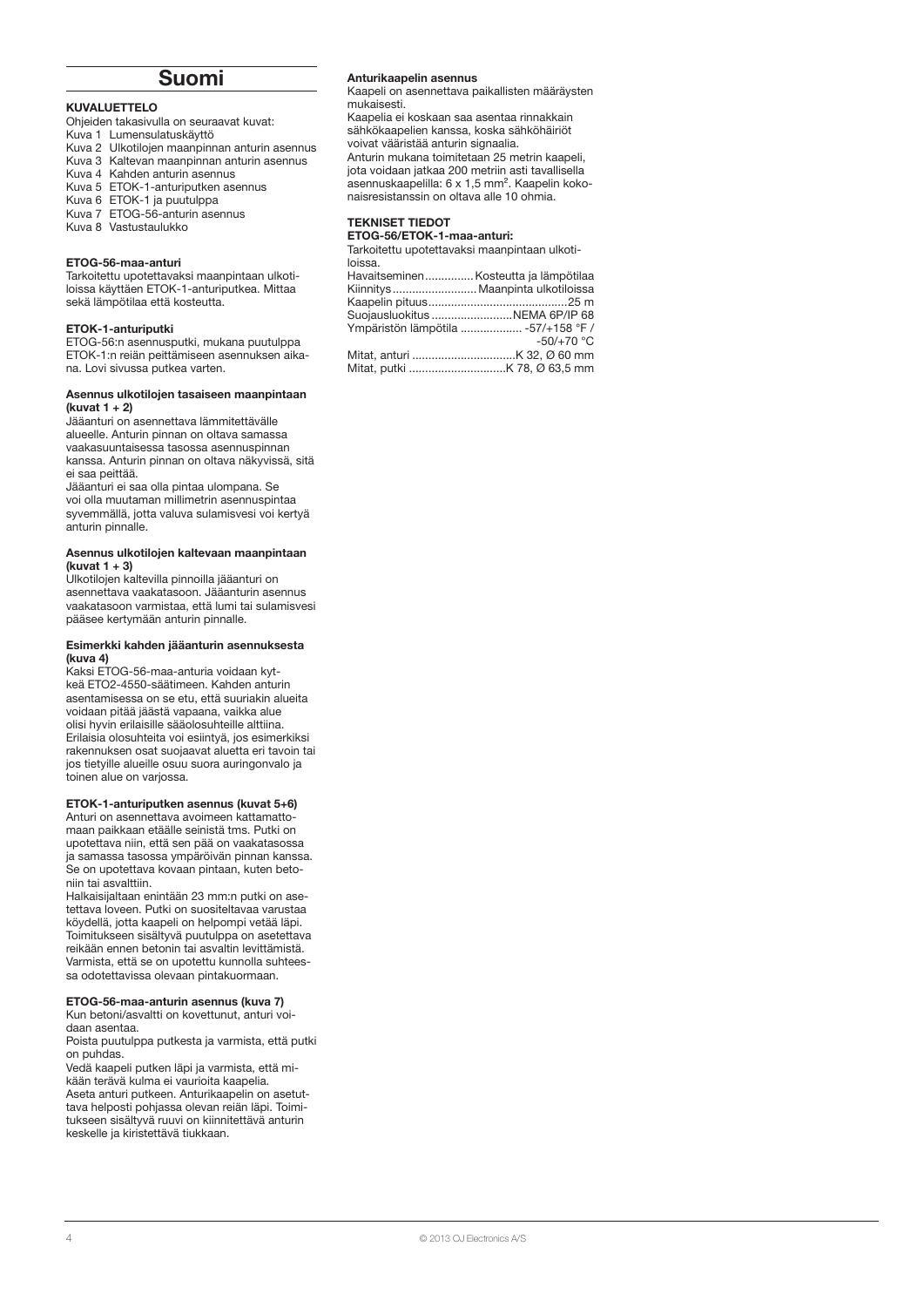



- *Fig. 2 + 3 English*
- *1 = Heating cable*
- *2 = Ground sensor, EF 50-25 H*
- *3 = Protective duct for sensor cable 4 = Paving slab in case of soft substrate*
- *Fig. 2 + 3 Deutsch*
- *1 = Heizkabel*
- *2 = Bodenfühler EF 50-25 H*
- *3 = Schutzrohr für Fühlerkabel*
- *4 = Gehwegplatte bei weichem Untergrund*
- *Fig. 2 + 3 Français*
- *1 = Câble chauffant*
- *2 = Sonde de sol, ETOG-56*
- *3 = Conduit de protection pour le câble de la sonde 4 = Dalle de pavé pour les cas de substrat mou*
- *Fig. 2+3 Italiano*
- *1 = Cavo di riscaldamento*
- *2 = Sensore da terreno, ETOG-56*
- *3 = Condotta di protezione per il cavo del sensore*
- *4 = Piastra di pavimentazione in caso di sottostrato morbido*



- *Fig. 2+3 Polski*
- *1 = Przewód grzewczy*
- *2 = Czujnik gruntowy ETOG-56*
- *3 = Wąż kablowy zabezpieczający przewód czujnika 4 = Płyta nawierzchniowa w przypadku miękkiego podłoża*

*Fig. 2+3 - Английский*

- *1 = Нагревательный кабель*
- *2 = Датчик для грунта, ETOG-56*
- *3 = Защитная трубка для кабеля датчика 4 = Дорожное покрытие в случае мягкого основания грунта*
- *Fig. 2 + 3 Suomi*
- *1 = Lämmityskaapeli*
- *2 = Maa-anturi ETOG-56*
- *3 = Anturikaapelin suojaputki*
- *4 = Katukäytävälaatta, jos pohja on pehmeä*
- *Fig. 1 English:*
- *1 = Snow melting thermostat ETO2 / ETR2.*
- *2 = Junction box (only if sensor cable is too short)*
- *3 = Conduit for sensor cable*
- *4 = Heating cable*
- *5 = ETOG-56 sensor 6 = Sensor cable*
- *Fig. 1 Deutsch:*
- *1 = Schneeschmelzthermostat ETO2/ETR2*
- *2 = Sammeldose (nur bei zu kurzem Fühlerkabel)*
- *3 = Schutzrohr für Fühlerkabel*
- *4 = Heizkabel*
- *5 = Fühler ETOG-56*
- *6 = Fühlerkabel*

*Fig. 1 - Français :*

- *1 = Thermostat pour fonte de la neige ETO2 / ETR2*
- *2 = Boîte de jonction (seulement si le câble de la*
- *sonde est trop court) 3 = Conduit pour câble de sonde*
- 
- *4 = Câble chauffant 5 = Sonde ETOG-56*
- *6= Câble de la sonde*
- *Fig. 1 Italiano:*
- *1 = Termostato per la liquefazione della neve*
- *ETO2 / ETR2.*
- *2 = Scatola di giunzione (solo in caso di insufficiente lunghezza del cavo del sensore)*
- *3 = Guaina protettiva per il cavo del sensore*
- *4 = Cavo di riscaldamento*
- *5 = Sensore ETOG-56*
- *6 = Cavo del sensore*

*Fig. 1 - Polski:*

- *1 = Termostat ETO2 / ETR2 sterujący systemem przeciwoblodzeniowym*
- *2 = Puszka połączeniowa (tylko jeśli przewód czujnika jest za krótki)*
- *3 = Kanał przewodu czujnika*
- *4 = Przewód grzewczy*
- *5 = Czujnik ETOG-56*
- *6 = Przewód czujnika*

*Fig. 1 - Русский:*

- *1 = Термостат снеготаяния ETO2 / ETR2.*
- *2 = Соединительная коробка (только, если*
- *кабель датчика слишком короткий) 3 = Канал для кабеля датчика*
- 
- *4 = Греющий кабель 5 = Датчик ETOG-56*
- *6 = Кабель датчика*
- 

*Fig. 1 - Suomi: 1 = Lumensulatustermostaatti ETO2/ETR2*

- *2 = Kytkentärasia*
- *(vain jos anturikaapeli on liian lyhyt)*
- *3 = Anturikaapelin kanava*
- *4 = Lämmityskaapeli*
- *5 = ETOG-56-anturi*
- *6 = Anturikaapeli*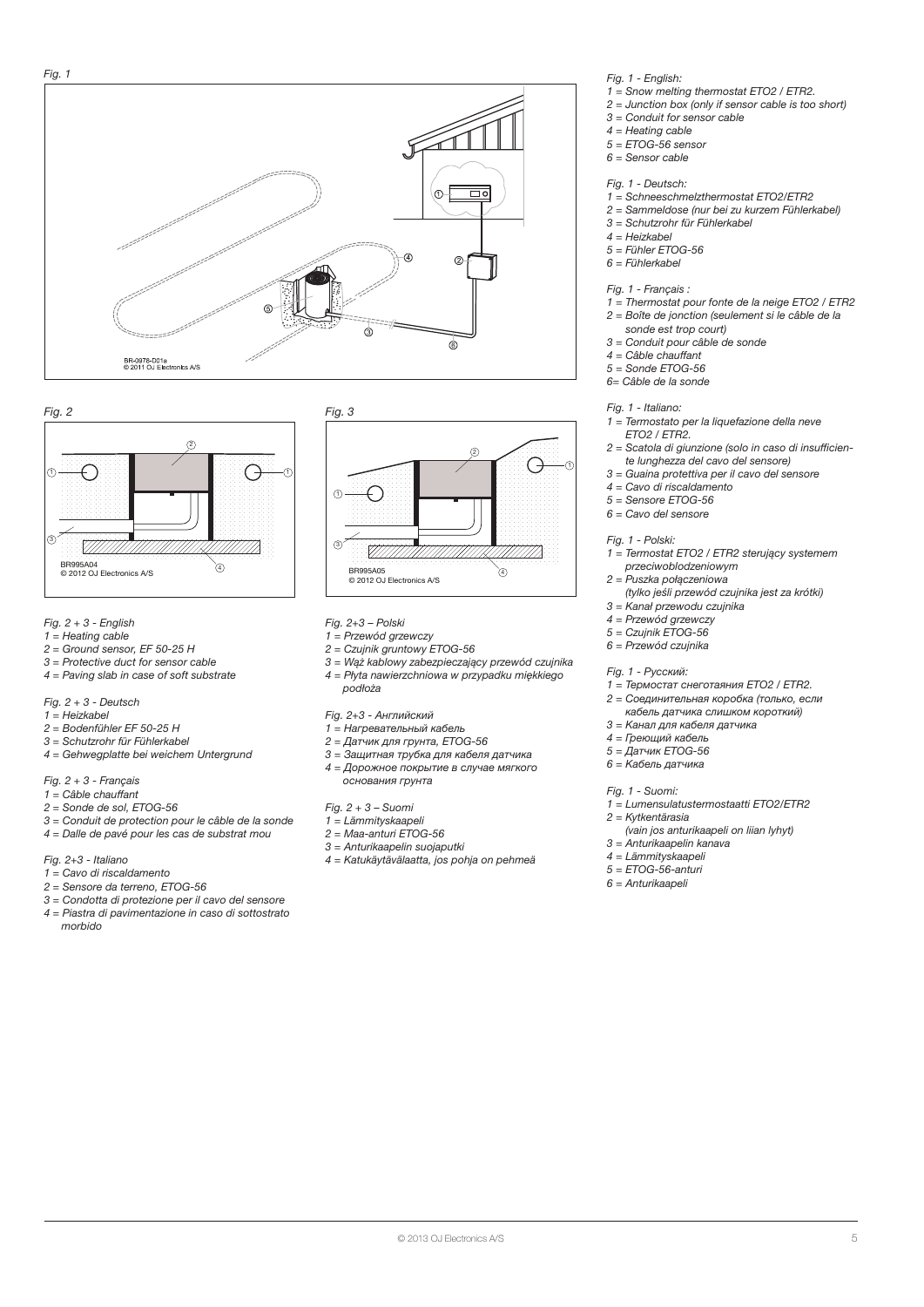







*Fig. 4 - English 1 = Ground sensor, ETOG-56 2 = Heating cable*

*Fig. 4 - Deutsch 1 = Bodenfühler ETOG-56 2 = Heizkabel*

*Fig. 4 - Français 1 = Sonde de sol, ETOG-56 2 = Câble chauffant*

*Fig. 4 - Italiano 1 = Sensore da terreno, ETOG-56 2 = Cavo di riscaldamento*

*Fig. 4 - Polski 1 = Czujnik gruntowy, ETOG-56 2 = Przewód grzewczy*

*Fig. 4 - Английский 1 = Датчик для грунта, ETOG-56 2 = Нагревательный кабель*

*Fig. 4 - Suomi 1 = Maa-anturi, ETOG-56 2 = Lämmityskaapeli*



*Fig. 8*

| <b>FUNCTION</b>    | <b>WIRE</b>           | <b>MEASURE <math>\Omega</math></b>                                              |
|--------------------|-----------------------|---------------------------------------------------------------------------------|
| Heating element    | <b>Brown</b><br>Green | $220 \Omega + 10\%$                                                             |
| Temperature sensor | Grey<br>Pink          | 23 KΩ @ 10°C<br>38 KΩ @ 0°C<br>64 KΩ @ -10°C                                    |
| Moist sensor       | Yellow<br>White       | Dry<br>$= \infty$ $\Omega$<br>Wet = $<$ 200.000 Ω<br>Shorted = $<$ 100 $\Omega$ |